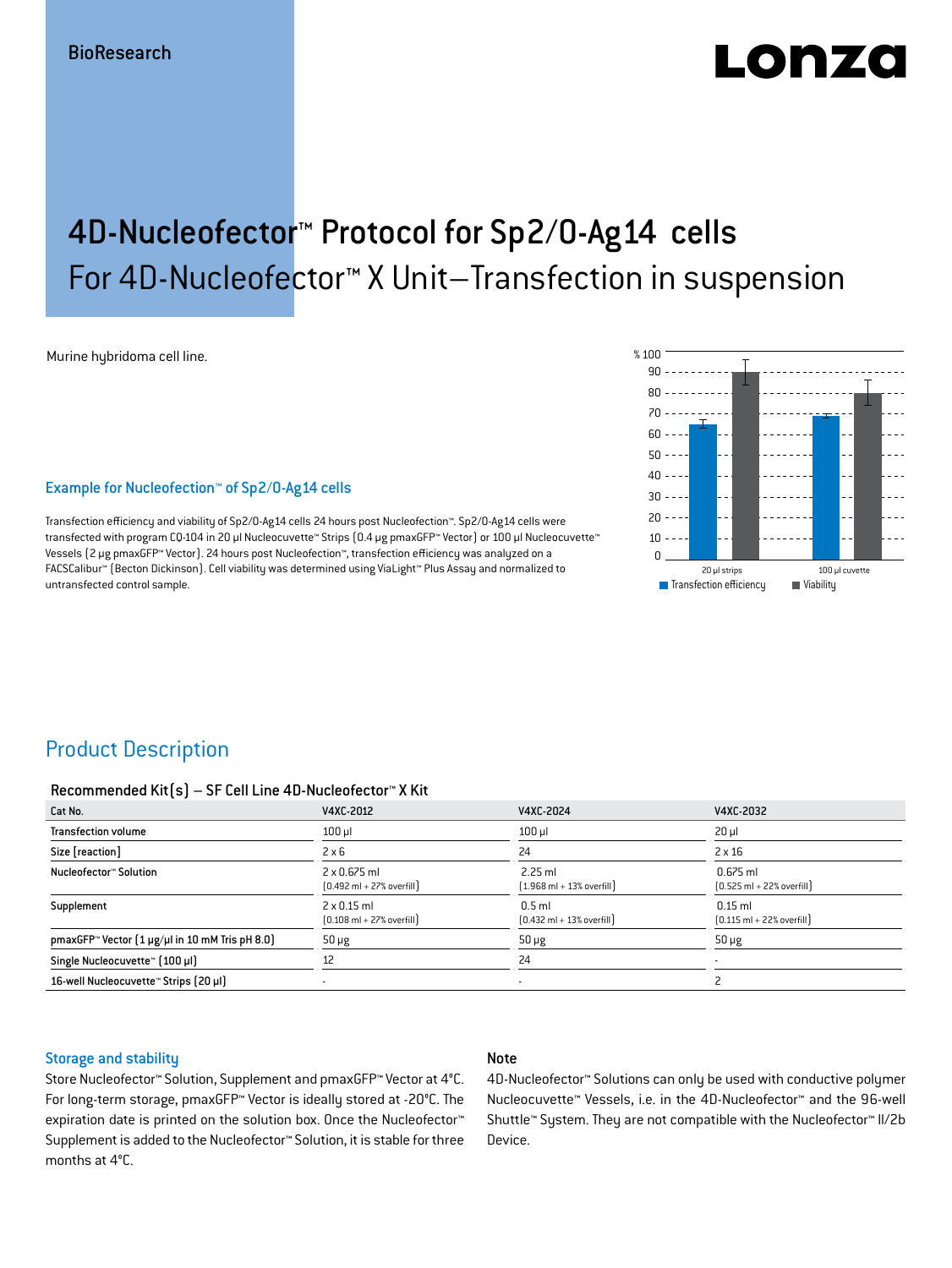### Required Material

### Note

Please make sure that the entire supplement is added to the Nucleofector™ Solution prior to use. For preparing aliquots, mix Nucleofector™ Solution and Supplement in a ratio of 4.5 : 1 (see Table 1).

- 4D-Nucleofector™ System (4D-Nucleofector™ Core and X Unit)
- Supplemented 4D-Nucleofector™ Solution at room temperature
- Supplied 100 µl single Nucleocuvette™ or 20 µl 16-well Nucleocuvette™ Strips
- Compatible tips for 20 µl Nucleocuvette™ Strips: epT.I.P.S. [US/ CDN: Eppendorf North America, Cat. No. 2491.431, Rest of World: Eppendorf AG, Cat. No. 0030073.266], Matrix TallTips™ [Matrix Technologies Corp., Cat. No. 7281] or LTS Tips [Rainin Instrument, LLC, Cat. No. SR-L10F, SR/SS-L250S, SR/SS-L300S]. Before using other types of pipette tips, please ensure they reach the bottom of the Nucleocuvette™ wells without getting stuck
- Supplied pmaxGFP™ Vector, stock solution 1 μg/μl

### **Note**

When using pmaxGFP<sup>™</sup> Vector as positive control, dilute the stock solution to an appropriate working concentration that allows pipetting of the recommended amounts per sample (see Table 3). Make sure that the volume of substrate solution added to each sample does not exceed 10% of the total reaction volume (2 μl for 20 μl reactions; 10 μl for 100 μl reactions).

- Substrate of interest, highly purified, preferably by using endotoxin-free kits; A260:A280 ratio should be at least 1.8
- Cell culture plates of your choice
- Culture medium: RPMI 1640 [DMEM with; Lonza; Cat. No. 12-604F] supplemented with 10% calf serum (FCS)
- Prewarm appropriate volume of culture medium) to 37°C (see Table 2)
- Appropriate number of cells/sample (see Table 3)

### 1. Pre Nucleofection™

### Cell culture recommendations

- 1.1 Replace media every 2 3 days
- 1.2 Passage cells after reaching  $5 \times 10^5$  cells/ml.
- 1.3 Seed out  $3 6 \times 10^4$  cells/ml
- 1.4 Subculture 2 3 days before Nucleofection™
- 1.5 Optimal density for Nucleofection<sup>™</sup>: 5 x 10<sup>5</sup> cells/ml. Higher cell densities may cause lower Nucleofection™ Efficiencies

### 2. Nucleofection™

For Nucleofection™ Sample contents and recommended Nucleofector™ Program, please refer to Table 3.

- 2.1 Please make sure that the entire supplement is added to the Nucleofector™ Solution
- 2.2 Start 4D-Nucleofector™ System and create or upload experimental parameter file (for details see device manual)
- 2.3 Select/Check for the appropriate Nucleofector™ Program (see Table 3)
- 2.4 Prepare cell culture plates by filling appropriate number of wells with desired volume of recommended culture media (see Table 2) and pre-incubate/equilibrate plates in a humidified 37°C/5% CO<sub>2</sub> incubator
- 2.5 Pre-warm an aliquot of culture medium to 37°C (see Table 2)
- 2.6 Prepare plasmid DNA or pmaxGFP™ Vector or siRNA (see Table 3)
- 2.7 Count an aliquot of the cells and determine cell density
- 2.8 Centrifuge the required number of cells (see Table 3) at 90xg for 10 minutes at room temperature. Remove supernatant completely
- 2.9 Resuspend the cell pellet carefully in room temperature 4D-Nucleofector™ Solution (see Table 3)
- 2.10 Prepare mastermixes by dividing cell suspension according to number of substrates
- 2.11 Add required amount of substrates to each aliquot (max. 10% of final sample volume)
- 2.12 Transfer mastermixes into the Nucleocuvette™ Vessels

### Note

As leaving cells in Nucleofector™ Solution for extended periods of time may lead to reduced transfection efficiency and viability it is important to work as quickly as possible. Avoid air bubbles while pipetting

- 2.13 Gently tap the Nucleocuvette™ Vessels to make sure the sample covers the bottom of the cuvette
- 2.14 Place Nucleocuvette™ Vessel with closed lid into the retainer of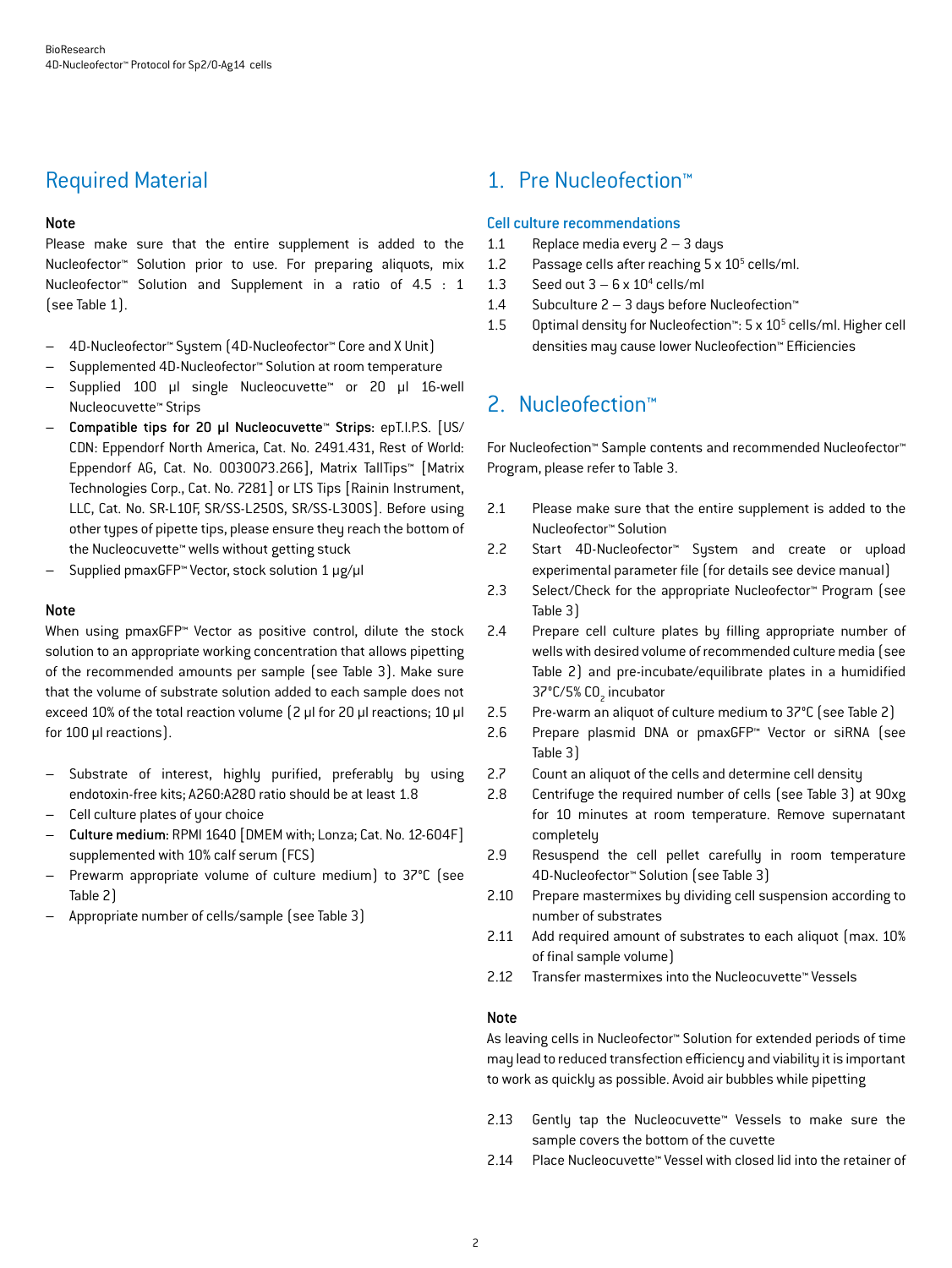the 4D-Nucleofector™ X Unit. Check for proper orientation of the Nucleocuvette™ Vessel

- 2.15 Start Nucleofection™ Process by pressing "Start" on the display of the 4D-Nucleofector™ Core Unit (for details, please refer to the device manual)
- 2.16 After run completion, carefully remove the Nucleocuvette™ Vessel from the retainer
- 2.17 Resuspend cells with pre-warmed medium (for recommended volumes see Table 2). Mix cells by gently pipetting up and down two to three times. When working with the 100 µl Nucleocuvette™ use the supplied pipettes and avoid repeated aspiration of the sample
- 2.18 Plate desired amount of cells in culture system of your choice (for recommended volumes see Table 2).

### 3. Post Nucleofection™

3.1 Incubate the cells in humidified  $37^{\circ}$ C/5% CO<sub>2</sub> incubator until analysis. Gene expression or down regulation, respectively, is often detectable after only 4–8 hours

### Additional Information

For an up-to-date list of all Nucleofector™ References, please refer to: www.lonza.com/nucleofection-citations

For more technical assistance, contact our Scientific Support Team:

#### USA /Canada

Phone: 800 521 0390 (toll-free) Fax: 301 845 8338 E-mail: scientific.support@lonza.com

#### Europe and Rest of World

Phone: +49 221 99199 400 Fax: +49 221 99199 499 E-mail: scientific.support.eu@lonza.com

#### Lonza Cologne GmbH

50829 Cologne, Germany

Please note that the Nucleofector™ Technology is not intended to be used for diagnostic purposes or for testing or treatment in humans.

The Nucleofector™ Technology, comprising Nucleofection™ Process, Nucleofector™ Device, Nucleofector™ Solutions, Nucleofector ™ 96-well Shuttle™ System and 96-well Nucleocuvette™ plates and modules is covered by patent and/or patent-pending rights owned by Lonza Cologne GmbH.

Nucleofector, Nucleofection, 4D-Nucleofector, Nucleocuvette and maxGFP are registered trademarks of the Lonza Cologne GmbH in Germany and/or U.S. and/or other countries.

Other product and company names mentioned herein are the trademarks of their respective owners.

This kit contains a proprietary nucleic acid coding for a proprietary copepod fluorescent protein intended to be used as a positive control with this Lonza product only. Any use of the proprietary nucleic acid or protein other than as a positive control with this Lonza product is strictly prohibited. USE IN ANY OTHER APPLICATION REQUIRES A LICENSE FROM EVROGEN. To obtain such a license, please contact Evrogen at license@evrogen. com.

The CMV promoter is covered under U.S. Patents 5,168,062 and 5,385,839 and its use is permitted for research purposes only. Any other use of the CMV promoter requires a license from the University of Iowa Research Foundation, 214 Technology Innovation Center, Iowa City, IA 52242.

Unless otherwise noted, all trademarks herein are marks of the Lonza Group Ltd or its affiliates. The information contained herein is believed to be correct and corresponds to the latest state of scientific and technical knowledge. However, no warranty is made, either expressed or implied, regarding its accuracy or the results to be obtained from the use of such information and no warranty is expressed or implied concerning the use of these products. The buyer assumes all risks of use and/or handling. Any user must make his own determination and satisfy himself that the products supplied by Lonza Group Ltd or its affiliates and the information and recommendations given by Lonza Group Ltd or its affiliates are (i) suitable for intended process or purpose, (ii) in compliance with environmental, health and safety regulations, and (iii) will not infringe any third party's intellectual property rights.

© Copyright 2013, Lonza Cologne GmbH. All rights reserved. D4XC-2019\_2013-07